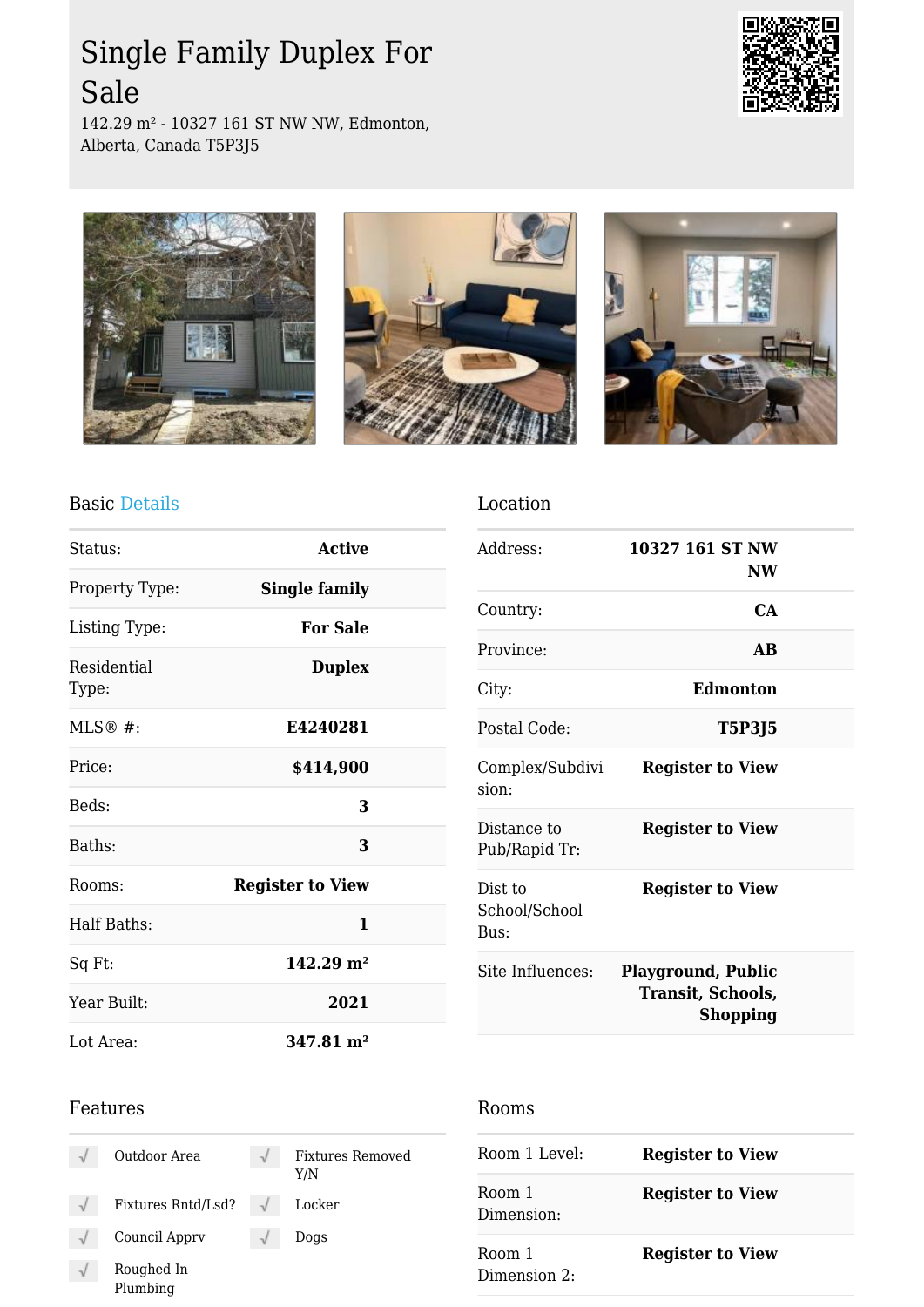| Room 4<br>Dimension 2: | <b>Register to View</b> |
|------------------------|-------------------------|
| Room 5 Type:           | <b>Register to View</b> |
| Room 5 Level:          | <b>Register to View</b> |
| Room 5<br>Dimension:   | <b>Register to View</b> |
| Room 5<br>Dimension 2: | <b>Register to View</b> |
| Room 6 Type:           | <b>Register to View</b> |
| Room 6 Level:          | <b>Register to View</b> |
| Room 6<br>Dimension:   | <b>Register to View</b> |
| Room 6<br>Dimension 2: | <b>Register to View</b> |
| Room 7 Type:           | <b>Register to View</b> |
| Room 7 Level:          | <b>Register to View</b> |
| Room 7<br>Dimension:   | <b>Register to View</b> |
| Room 7<br>Dimension 2: | <b>Register to View</b> |
| Room 8 Type:           | <b>Register to View</b> |
| Room 8 Level:          | <b>Register to View</b> |
| Room 8<br>Dimension:   | <b>Register to View</b> |
| Room 8<br>Dimension 2: | <b>Register to View</b> |

### Land

| Amenities:     | Ceiling - 9ft, Vinyl<br><b>Windows</b>                   |
|----------------|----------------------------------------------------------|
| Title to Land: | Freehold                                                 |
| Lot Features:  | See remarks, Flat<br>site, Lane, Closet<br>Organizers, E |
| Dimensions:    | 347.81 m2                                                |
|                |                                                          |

## Building

| Foundation:             | <b>Register to View</b>  |  |
|-------------------------|--------------------------|--|
| Construction:           | <b>Register to View</b>  |  |
| Roof:                   | <b>Register to View</b>  |  |
| Stories:                | $\bf{2}$                 |  |
| <b>Heating System:</b>  | <b>Register to View</b>  |  |
| # of Kitchens:          | <b>Register to View</b>  |  |
| # of Parking<br>Spaces: | <b>Register to View</b>  |  |
| Basement:               | <b>Full (Unfinished)</b> |  |
| Parking:                | <b>Register to View</b>  |  |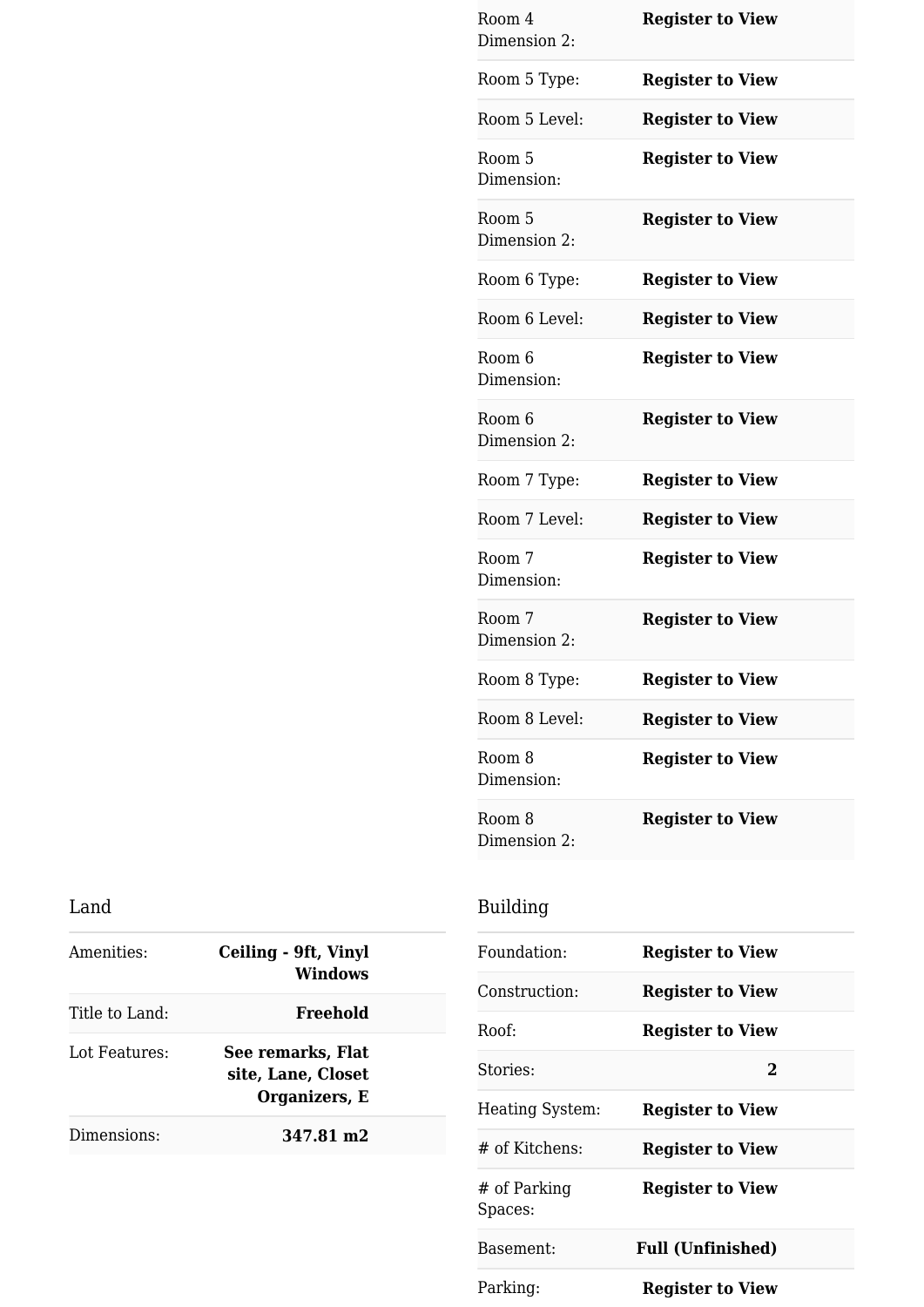| <b>Exterior Finish:</b>       | <b>Register to View</b> |
|-------------------------------|-------------------------|
| Parking Access:               | <b>Register to View</b> |
| Fireplace Fueled<br>by:       | <b>Register to View</b> |
| Open Parking<br>Spaces:       | <b>Register to View</b> |
| Rain Screen:                  | <b>Register to View</b> |
| Bath2 Ensuite?:               | <b>Register to View</b> |
| Bath3 Ensuite?:               | <b>Register to View</b> |
| Bath4 Ensuite?:               | <b>Register to View</b> |
| Bath5 Ensuite?:               | <b>Register to View</b> |
| Bath6 Ensuite?:               | <b>Register to View</b> |
| Bath7 Ensuite?:               | <b>Register to View</b> |
| Bath8 Ensuite?:               | <b>Register to View</b> |
| Bath1 #Pcs:                   | <b>Register to View</b> |
| Bath2 #Pcs:                   | <b>Register to View</b> |
| Bath Ensuite #<br>Of Pcs:     | <b>Register to View</b> |
|                               |                         |
| Mgmt. Co Name:                | <b>Register to View</b> |
| Mgmt. Co<br>Phone#:           | <b>Register to View</b> |
| Approx. Yr of<br>Renos/Addns: | <b>Register to View</b> |
| Mgr/Nominee<br>Approval:      | <b>Register to View</b> |
| # Roughed-in<br>FP:           | <b>Register to View</b> |
| <b>Bds In Bsmt:</b>           | <b>Register to View</b> |
| <b>Bds Not In Bsmt:</b>       | <b>Register to View</b> |
| Parking Places -<br>Covered:  | <b>Register to View</b> |
| Units in<br>Development:      | <b>Register to View</b> |
| Tot Units in<br>Strata Plan:  | <b>Register to View</b> |
| Floor Area Fin -<br>Aby Main: | <b>Register to View</b> |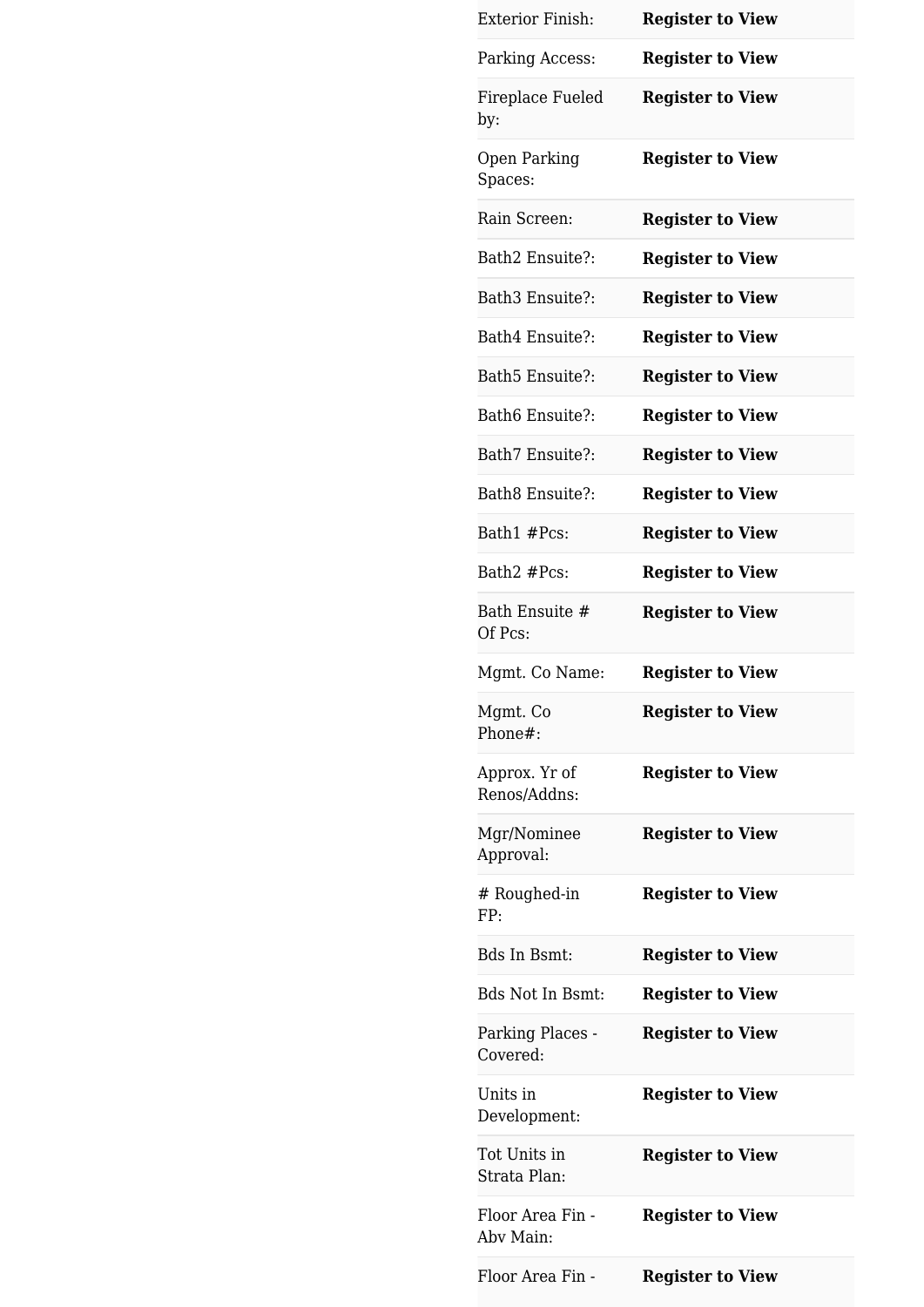| <b>BLW Main:</b>              |                                                          |
|-------------------------------|----------------------------------------------------------|
| Floor Area Fin -<br>Basement: | <b>Register to View</b>                                  |
| Floor Area Fin -<br>Total:    | <b>Register to View</b>                                  |
| Floor Area -<br>Unfinished:   | <b>Register to View</b>                                  |
| Crawl Height:                 | <b>Register to View</b>                                  |
| Full Height:                  | <b>Register to View</b>                                  |
| Part Height:                  | <b>Register to View</b>                                  |
| Measurement<br>Type:          | <b>Register to View</b>                                  |
| Restricted Age:               | <b>Register to View</b>                                  |
| # of Pets:                    | <b>Register to View</b>                                  |
| # or % of<br>Rentals Allowed: | <b>Register to View</b>                                  |
| Suite:                        | <b>Register to View</b>                                  |
| Maint Fee<br>Includes:        | <b>Register to View</b>                                  |
| Fire Sprinkler<br>System:     | <b>Smoke Detectors</b>                                   |
| Directional Exp-<br>Faces:    | <b>Register to View</b>                                  |
| Directional Exp<br>Rear Yard: | <b>Register to View</b>                                  |
| Appliances:                   | Dishwasher, Garage<br>door opener<br>remote(s), Garage d |

#### Sales Data

| Sold Price:        | <b>Register to View</b> |
|--------------------|-------------------------|
| Sold Date:         | <b>Register to View</b> |
| Original Price:    | <b>Register to View</b> |
| Entry Date:        | <b>Register to View</b> |
| DOM:               | <b>Register to View</b> |
| DOMLS:             | <b>Register to View</b> |
| Cumulative<br>DOM: | <b>Register to View</b> |
| Cumulative         | <b>Register to View</b> |